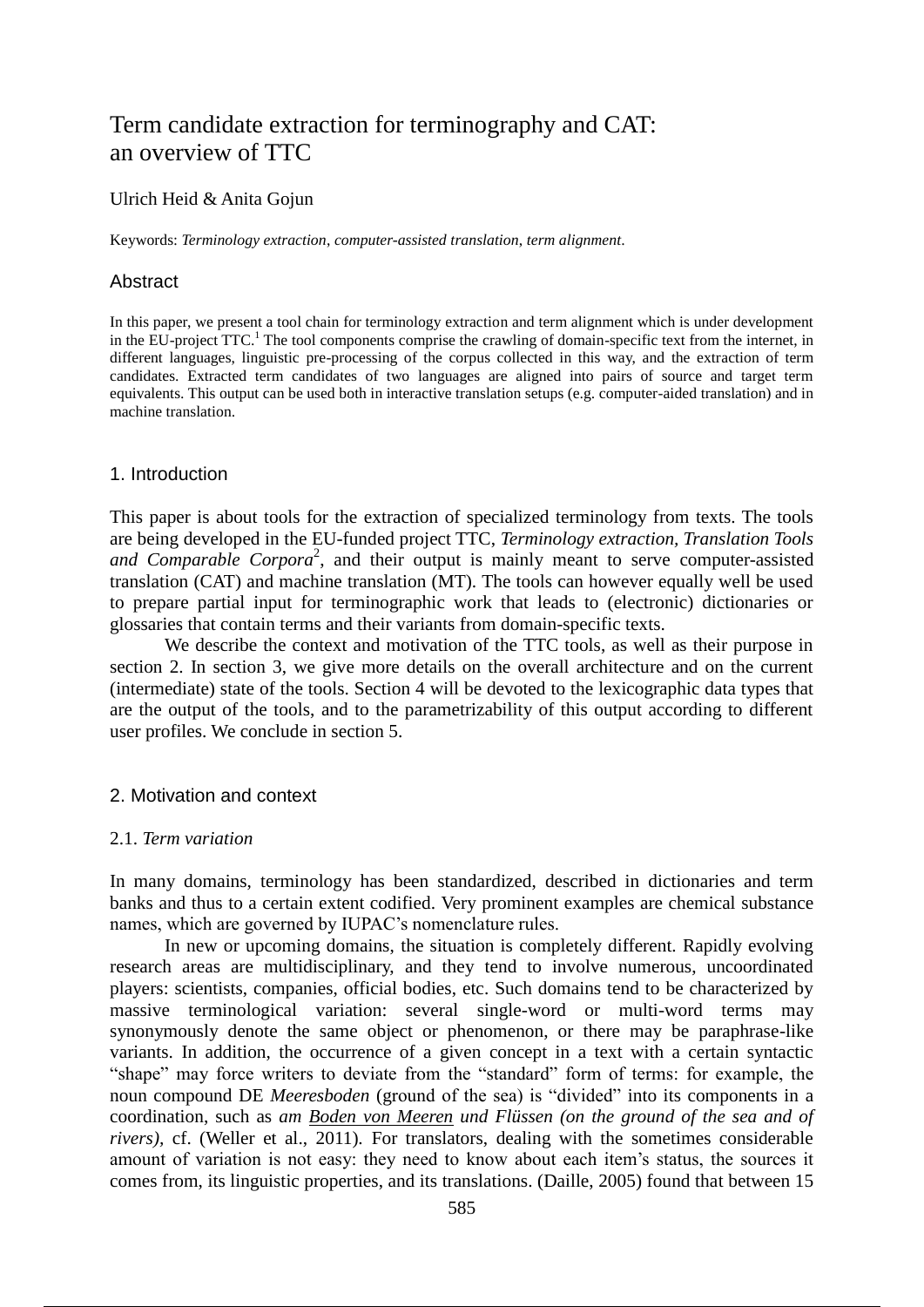and 35% of all term candidates identifiable in technical texts were variants.

As, for upcoming topics, often there are not even handbooks or other "authoritative" texts, translators need to rely also on internet texts; and the use of internet sources contributes to the variation issue, as authors are free to post texts on the Web without any previous terminological verification.

For new and rapidly evolving domains, not only terminology is not standardized, but also very few parallel texts are available; while many of the players involved in new developments produce texts in their own language, typically texts provided in several languages are scarce; thus term candidate extraction must start rather from comparable corpora than from parallel text.

As discussed above, a tool that extracts term candidates from existing text and provides their translation candidate(s) and which can work on web data, needs to be able to detect term variation. Examples of the term variant types we deal with are shown in table 1. For the full picture, see (Daille, 2005).

| <b>Type</b>     | <b>Semantic</b><br>relation | <b>Example</b>                                                                                                                                                                                         |
|-----------------|-----------------------------|--------------------------------------------------------------------------------------------------------------------------------------------------------------------------------------------------------|
| graphical       | identical                   | $(EN)$ byproduct $\leftrightarrow$ by-product<br>$(FR)$ énergie éolienne $\leftrightarrow$ energie eolienne<br>(wind energy)                                                                           |
| morphological   | related                     | $(FR)$ production d'énergie $\leftrightarrow$ énergie produite<br>(energy production vs. produced energy)<br>$(FR)$ synchrone $\leftrightarrow$ hypersynchrone<br>(synchrone vs. hypersynchrone)       |
| syntactic       | synonymous                  | (DE) Energieversorgung $\leftrightarrow$ Versorgung mit Energie<br>(energy supply vs. supply with energy)<br>$(ES)$ potencial eólico $\leftrightarrow$ potencial del viento<br>(wind energy potential) |
|                 | related                     | (EN) renewable energy $\leftrightarrow$ renewable and sustainable energy<br>$(LV)$ vertikālā ass $\leftrightarrow$ vertikālā rotācijas ass<br>(vertical axis vs. vertical rotation axis)               |
| transpositional | synonymous                  | $(ES)$ tripala $\leftrightarrow$ pala con tres hélices<br>(three-bladed)<br>(LV) siltumnīcefeka găze $\leftrightarrow$ SEG<br>(greenhouse gas)                                                         |

| Table 1. Examples of term variant types. |  |  |
|------------------------------------------|--|--|
|                                          |  |  |

### 2.2. *Outline of the TTC tools*

In the TTC project, we aim at designing a tool chain that implements the full pipeline from data search on the internet to bilingual equivalence candidate identification ('term alignment').

Data acquisition starts from a small number of seed words, typically 5 or 6 terms of a given technical domain, which are input to the focused crawler 'Babouk' (de Groc, 2011). This tool finds texts which contain instances of the seed terms and thus may be considered as typical for the targeted domain; it can be run on all TTC languages, and users can define how many texts they wish to be retrieved and how deeply the crawler is supposed to follow links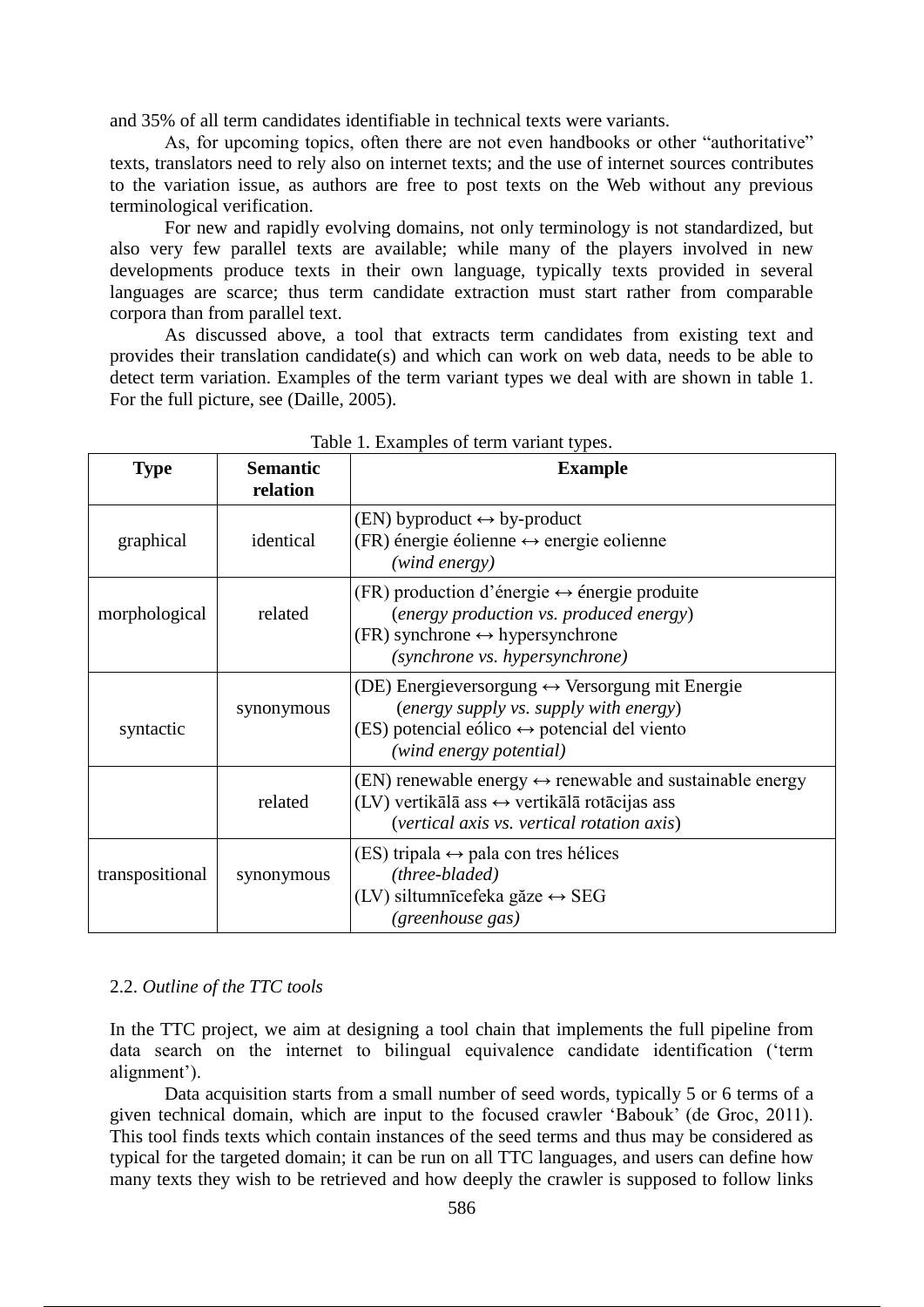contained in the documents it finds. If equivalent seed words from two languages are used to search texts on the internet, comparable corpora will be retrieved, i.e. monolingual corpora from the same domain.

The retrieved material is automatically annotated with part-of-speech (POS) tags (e.g. using TreeTagger (Schmid, 1994) or similar tools) and with morpho-syntactic properties, such as number, gender or case (e.g. RFTagger (Schmid and Laws,  $2008$ )).<sup>3</sup> As an alternative to tagging with a POS-tagger, machine learning-based approaches to the annotation of corpus data are also used.

In a subsequent step, term candidates are extracted automatically from the annotated texts: a standard approach used for this purpose is a combination of (i) pattern-based candidate identification (cf. table 2) and (ii) statistical ordering of the retrieved candidates, by decreasing 'domain-specificity' (or better: specificity for the corpus at hand, cf. (Ahmad et al. 1992)). These procedures can again be applied to all TTC languages, as POS patterns have been identified that provide term candidates made up of two or three elements, for all TTC languages. Obviously, patterns that are aimed at finding longer multi-word term candidates retrieve considerably large amounts of noise.

| <b>POS</b> pattern | <b>Example</b>                                          |
|--------------------|---------------------------------------------------------|
| N                  | (LV) generators (generator)                             |
| $ADJ + N$          | (DE) erneuerbare Energie (renewable energy)             |
| $N + ADJ$          | (FR) parc marin (sea park)                              |
| $N + N$            | (LV) vēja enerģija (wind energy)                        |
| N N                | (DE) Energieversorgung (energy supply)                  |
| $N + PREP + N$     | (EN) consumption of energy                              |
| $N + PREPIDET + N$ | (ES) imanes del estator ( <i>magnet of the stator</i> ) |

|  |  |  | Table 2. Example POS patterns. |
|--|--|--|--------------------------------|
|--|--|--|--------------------------------|

To provide bilingual term candidate data, i.e. equivalence pairs  $L1 \leftrightarrow L2$ , term candidates from the previous step need to be 'aligned', i.e. items from L1 and L2 must be identified as being equivalent.

The term alignment combines lexical approaches and contextual ones. The lexical approach consists in making as much as possible use of general language dictionaries. As many terms will not be contained in freely available online bilingual dictionaries, additional devices are used to enhance the coverage of the tool's dictionary; one is a rule-based component for the translation of neoclassical terms (e.g. *chromatography*, *thermodynamics*, etc.). Another one is compound splitting; its purpose is to identify the morphemes of which Germanic compounds are composed, in order to allow for their individual translation. Further devices include derivational rules to relate morphological and syntactic variants.

The following are monolingual examples for which the above mentioned processing steps provide a basis for equivalent identification:

- Splitting of compounds: (DE) *Rotationsenergie ↔ Rotation+Energie → rotational energy*
- Relational adjectives: (FR) *source lumineuse* ↔ *source de lumière → source of light*

In addition, learning from the term's contexts in the source and in the target language is used to further enlarge the system's bilingual dictionary. The basic assumption underlying this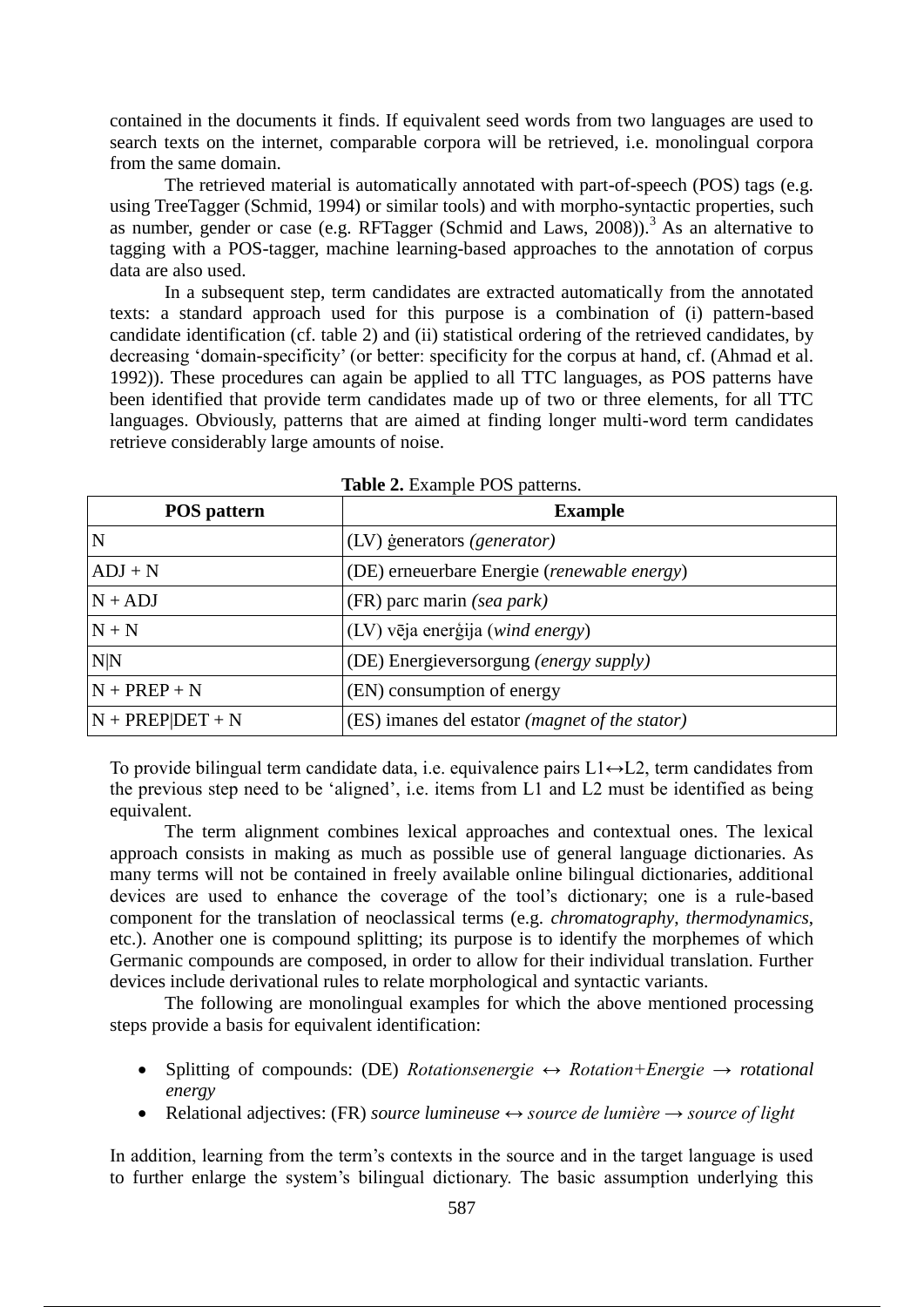approach is that terms which are equivalent will co-occur with lexical items of their languages which are again equivalents. Thus we use a dictionary to relate the context partners of two items; pairs of items with "shared" contexts should be equivalents.

## 2.3. *Application scenario and architecture*

Term extraction is almost never used as a standalone tool; in TTC, it serves to feed into CAT and MT. Thus, the overall TTC usage scenario can be depicted as in figure 1: it consists of two main building blocks: an automatic one (upper part), and the interactive application used by translators (lower part). The automatic part (described above in section 2.2) provides raw material for both, CAT use and machine translation.



**Figure 1:** TTC tool chain.

# 3. Term extraction and its users – TTC on the map of term extraction

## 3.1. *User needs*

User needs with respect to term extraction differ widely, depending on further tools the users intend to work with. CAT tools and rule-based MT are in the tradition of prescriptive (or even proscriptive) terminography and specialized lexicography: a terminological data collection should only contain recommended terms, or it should mention variants and clearly proscribe those that are not "authorized". As mentioned above, pre-/proscriptive terminology work is hard to carry out in new or upcoming domains. In the TTC output, we thus give all variants found in the texts, along with frequency data and, where possible, metadata about the sources used. As base terms and variants are related in the TTC output, users can quite easily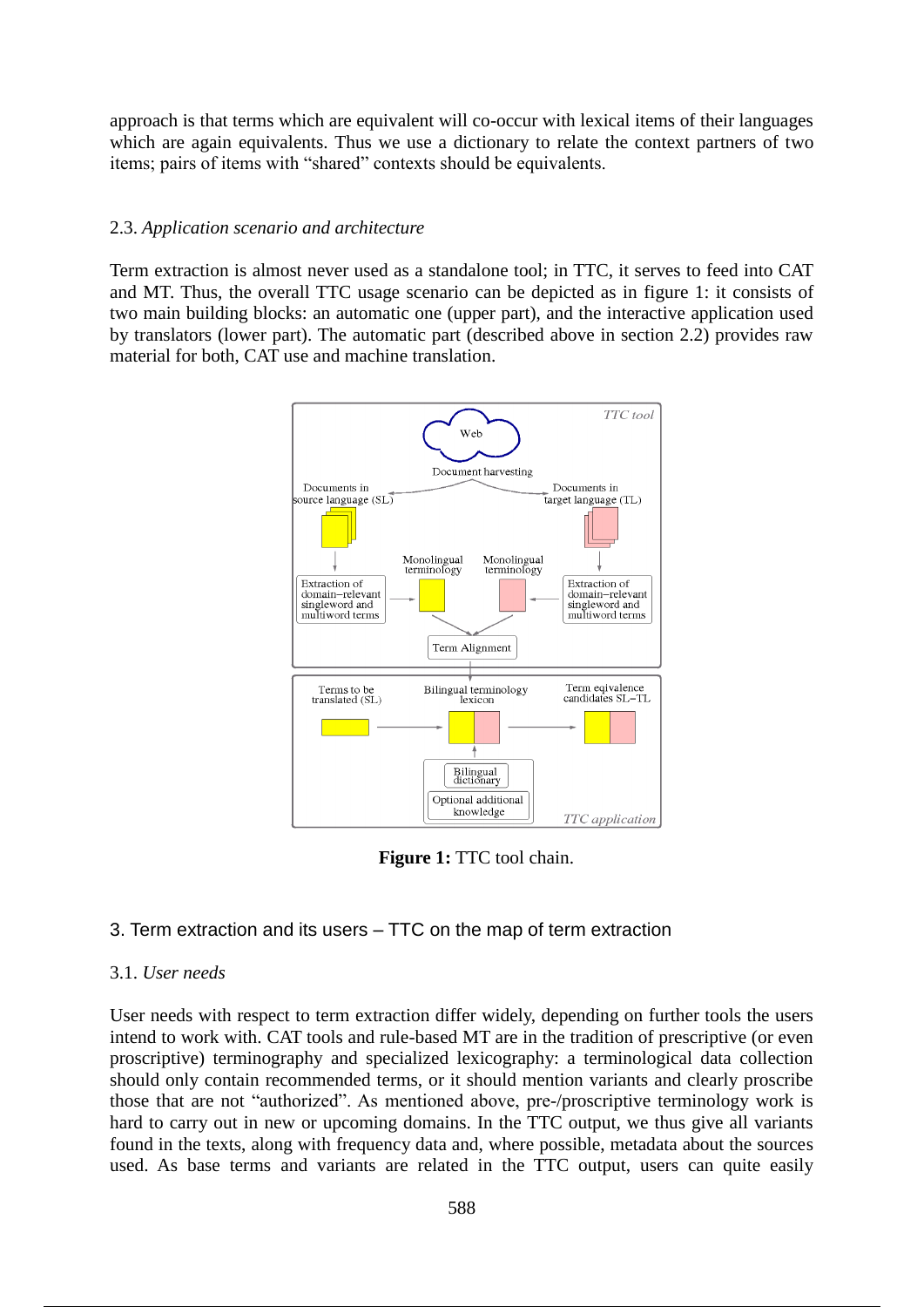themselves decide about prescribed and unwanted uses.

Different user groups require different amounts of terminological data: for statistical MT, all found instances of terms and their variants can be integrated. First tests with  $DE \rightarrow ER$ statistical MT on the basis of the Moses system (Koehn et al., 2007) have shown significant improvements of the SMT output as a result of the inclusion of TTC's term candidates into the system's knowledge sources.

In interactive setups (CAT), translators have different needs than, e.g., domain experts or terminologists. The former require the most compact description of term candidates possible, as they cannot spend much time and effort on the entries of the term collections they work with. Terminologists, revisers etc., on the other hand, typically prefer the most detailed description possible. While a concise translation-oriented term description of TTC just contains a headword term and (up to 5 alternative, automatically derived) equivalence candidates, full-scale entries, as offered to terminologists, include a detailed presentation of term variants (see section 4).

Obviously, to turn the TTC output into raw material for a specialized (online) dictionary, more filtering of the data would be needed, in terms of headword selection, as well as of selection and ordering of linguistic data about terms. However, given that CAT glossaries are the main focus of TTC, we need to adhere to their structures and requirements.

### 3.2. *State of the Art*

Although in terms of Cabré et al.'s (2001) classification, TTC is an instance of a standard hybrid (symbolic plus statistical) term extractor, the TTC approach to term extraction is characterized by a number of principles which make it different from other tools in this domain.

Firstly, TTC is designed to work with comparable texts, for the reasons discussed in section 2.1. There are no commercial tools for this functionality, and the few research tools under way mainly use less sophisticated term alignment tools.

Secondly, TTC is different from exclusively statistical systems that tend to provide much noise in their output, and from systems based on linguistic procedures only (morphology, syntax, etc.), which tend to be highly language-specific and hard to adapt to other languages than those they are constructed for (cf. Cabré et al., 2001). Linguistic knowledge for the TTC tool is typically provided as a parameter of the generic procedures, or it is learned from large corpora.

A tool that has functions similar to those of TTC is Jaguar (Nazar et al., 2008). It also covers the full pipeline from text crawling to term extraction. However, it is, as of early 2012, still mostly statistics-based, using only little linguistic knowledge. And it is only aimed at monolingual term extraction.

There are more sophisticated statistical devices for term extraction than Ahmad et al.'s (1992) w*eirdness scoring*, which is used in TTC; most such statistics did however not perform better than weirdness scoring in our tests (e.g. (Daille, 1994), (Rayson and Garside, 2000)).

4. Lexicographic and terminographic data types provided by TTC

The TTC tool provides different kinds of output. It annotates terms in the texts crawled by means of the seed words, and it provides both monolingual and bilingual term candidate lists, according to users needs.

4.1. *Linguistic properties and concept-related data*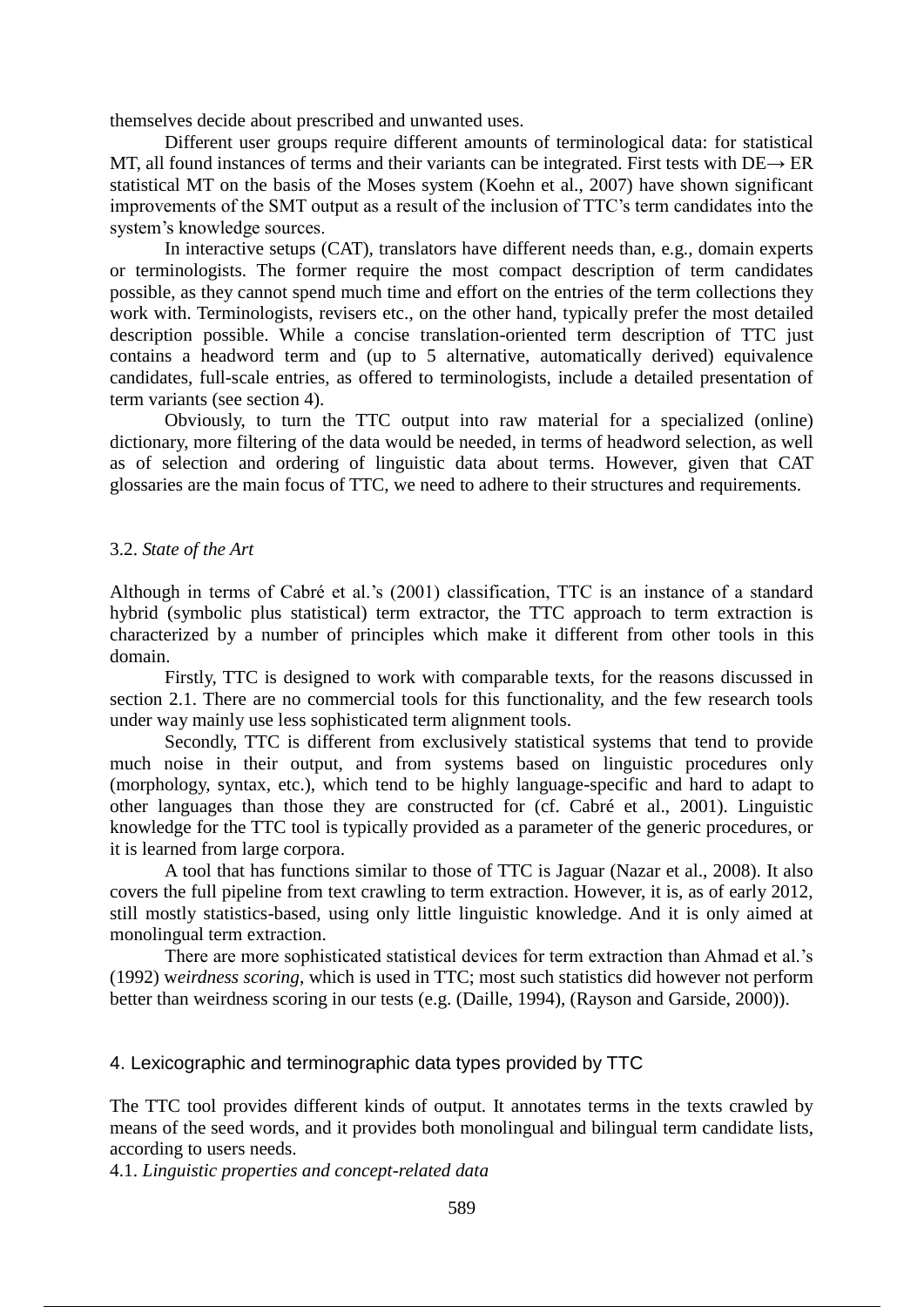Output term lists are relatively rich in linguistic and corpus-derived data, compared with simple bilingual glossaries. They contain the lemma and the (conventional) citation form of the term candidate, the term's category or, if it is a multi-word term, its POS sequence, the inflected forms found in the corpus, as well as the graphical, morphological or syntactic variants found in the corpus. All corpus data come with frequency annotations, to allow the user to more easily select appropriate candidates.

## 4.2. *Variant documentation*

Table 3 provides an example of the above mentioned properties of the TTC output.

| <b>Feature</b>     | <b>Value</b>                          |
|--------------------|---------------------------------------|
| Lemma              | Windenergie (wind energy)             |
| <b>POS</b>         | N N                                   |
| Absolute frequency | 1254                                  |
| Relative frequency | 0.025                                 |
| Domain specificity | 1572.44                               |
| Inflected forms    | Windenergie                           |
| Citation form      | Windenergie                           |
| Variant            | Energie d Wind                        |
| <b>POS</b>         | N DET N                               |
| <b>Type</b>        | Syntactic                             |
| Synonymous         | yes                                   |
| Absolute frequency | $\overline{4}$                        |
| Inflected forms    | Energie des Winds, Energie des Windes |

Table 3. Example output of the TTTC extraction tools.

It also shows the two strategies used in the tools for distinguishing base terms from variants:

 By means of related POS patterns: one pattern is a base term pattern, the other one a variant pattern. Items following a variant pattern are only part of the output, if a corresponding item of a base term pattern is also found in the data:

| <b>Base</b> | Variant       | <b>Example</b>                                                                                                                                |
|-------------|---------------|-----------------------------------------------------------------------------------------------------------------------------------------------|
| N1 N2       |               | N2 DETgen N1gen (DE) Energieproduktion $\leftrightarrow$ Produktion der Energie<br>(energy production $\leftrightarrow$ production of energy) |
|             | $N2$ von $N1$ | (DE) Stromerzeugung $\leftrightarrow$ Erzeugung von Strom<br>(power generation $\leftrightarrow$ generation of power)                         |

**Table 4.** Variants of the German compound nouns.

By means of frequency counts. When the related patterns do not clearly identify one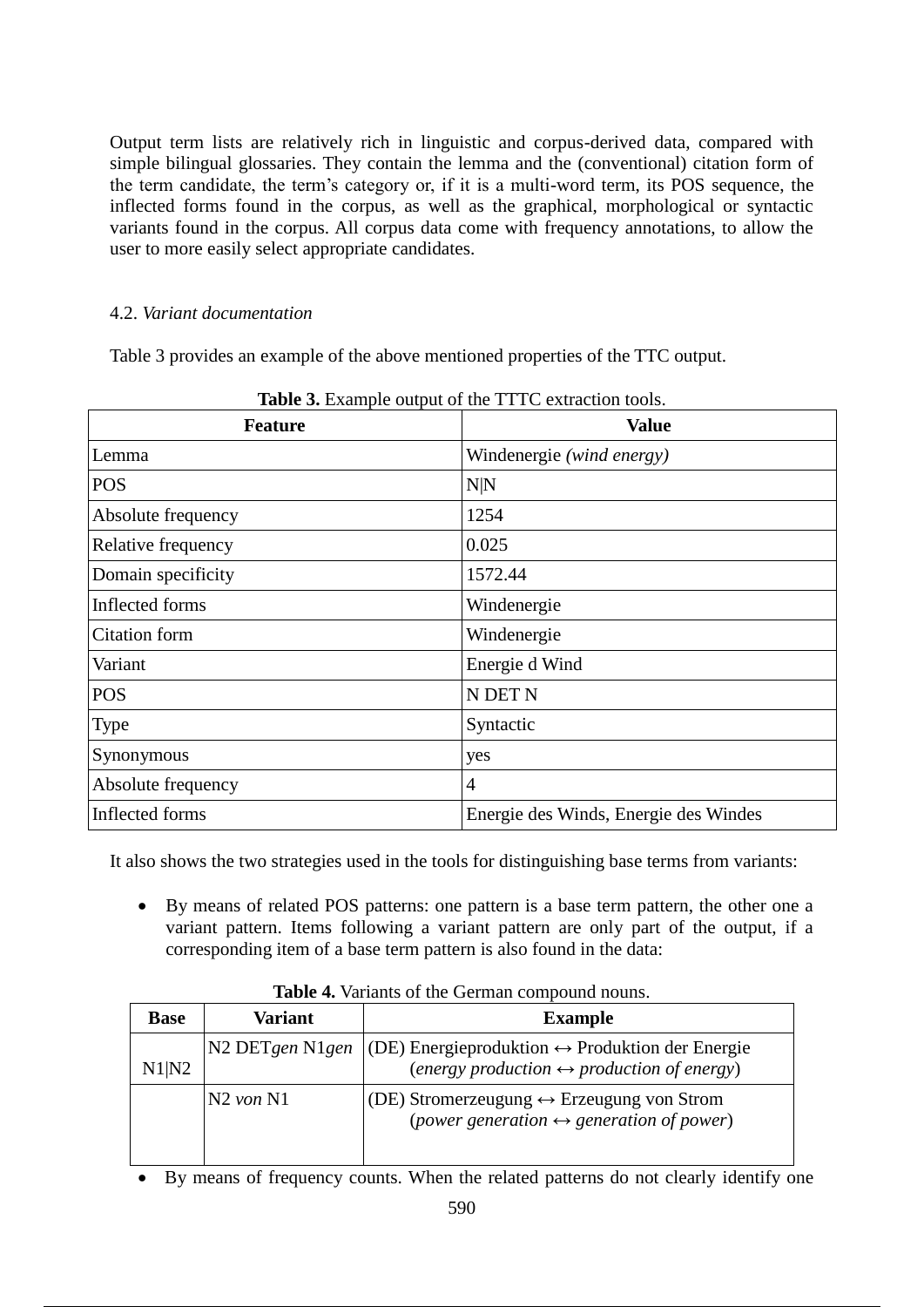element as a base term, we tentatively assign base term status to the most frequent one.

### 4.3. *Metadata*

To fully document the term candidates retrieved from texts harvested from the internet, ideally as many types of metadata as possible would need to be recorded. Given the rather limited possibilities of web documents in this respect, we so far only record the following information: publisher, language, URL, title of web page and date of crawling.

These data need to be provided for all relevant items proposed to the user. As the crawled corpus may provide many instances of a term, an effective and efficient way of abstracting over the metadata of each instance in an equivalent candidate list still needs to be found.

### 5. Summary and conclusion

In this paper, we have given a general description of the tools term candidates extraction being developed within TTC. The tool chain aims at automatically providing bilingual domain-specific terminology extracted from a comparable corpora. The tools are still under development, but a first UIMA - based version of TermSuite<sup>4</sup>, which implements the full pipeline, is already available on the Web.

The screenshots in figures 2 and 3 show the output of the TermSuite. Figure 2 shows a partial list of the term candidates extracted from a French corpus on wind energy. For example, the output of the term candidate *optimisation* contains not only information about its frequency, POS, domain specificity, etc., but also about its variant *optimization* which was found in the corpus.

Figure 3 shows the results of the term alignment run on English and French monolingual term candidates extracted from the texts on wind energy. For example, the French term *parc éolien* is aligned with the English term *windpark*. Multiple translations are also possible: the alignment tool found, for example, several English translations for the French term *énergie renouvleable*, namely *renewable energy, sustainable energy, renewable power.* Additionally to the alignment, on the left side of the picture, the assessment of the tool's alignment proposals is shown, by comparison with a gold-standard term list.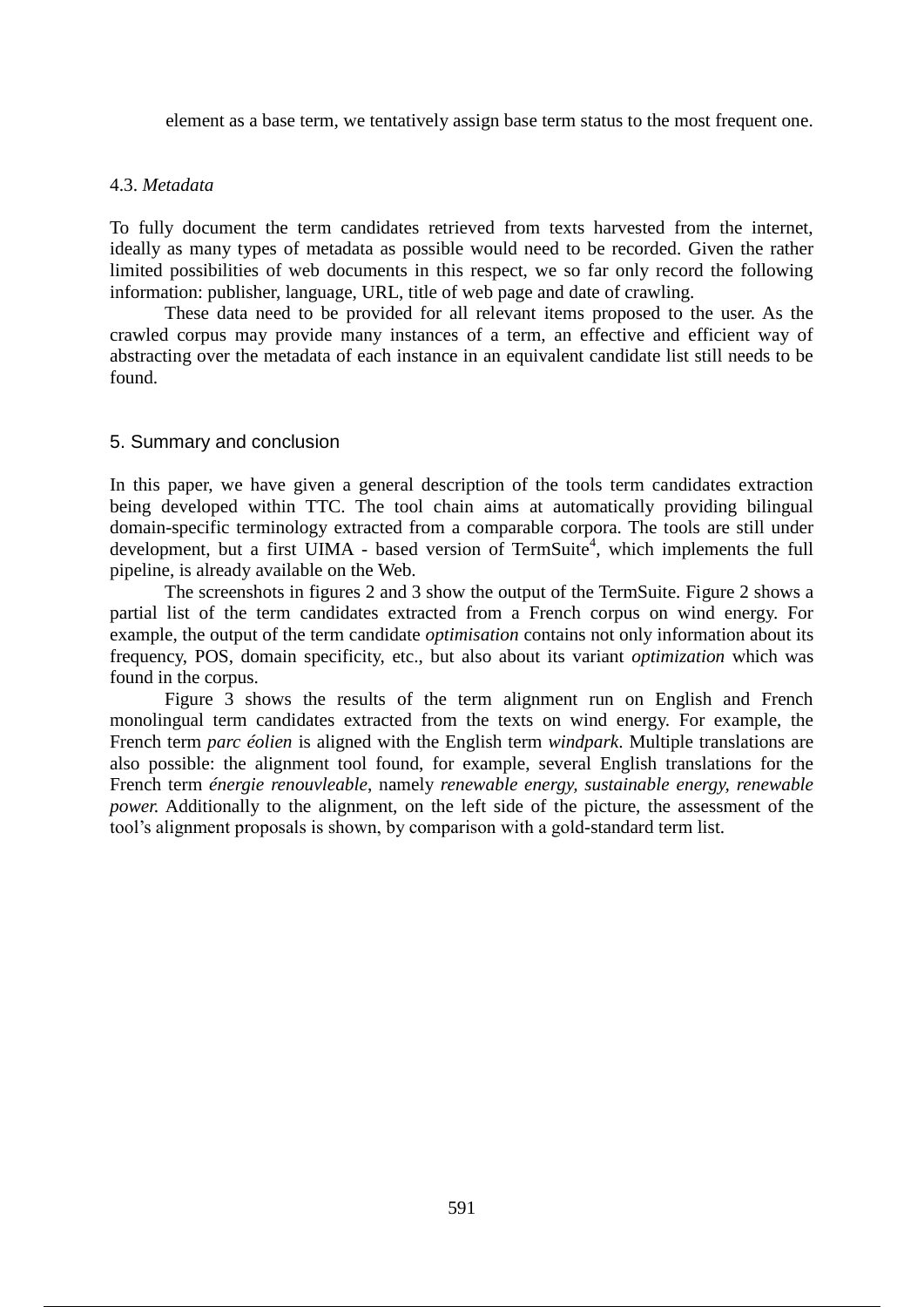| About              | Run                      | Stop                                                                                                                                                                                                                                               | 100%                                                                                                                                                                                                                                                                                                                                                                                                                                                                                    | Save | Quit          |
|--------------------|--------------------------|----------------------------------------------------------------------------------------------------------------------------------------------------------------------------------------------------------------------------------------------------|-----------------------------------------------------------------------------------------------------------------------------------------------------------------------------------------------------------------------------------------------------------------------------------------------------------------------------------------------------------------------------------------------------------------------------------------------------------------------------------------|------|---------------|
| Spotter            | Edit                     | View                                                                                                                                                                                                                                               |                                                                                                                                                                                                                                                                                                                                                                                                                                                                                         |      |               |
| Indexer<br>Aligner | $\overline{\phantom{a}}$ | $\sim$ optimisation<br>$\triangleright$ Forms<br>$\triangledown$ variants<br><b>D</b> optimization<br>$\triangleright$ variable<br>$\triangledown$ parc éolien $(**)$<br><b>D</b> components<br>$\triangleright$ forms<br>$\triangledown$ variants | $(\star)$<br>complexity: single-word<br>category: noun<br>occurrences: 325<br>frequency: 0.0016201799646052993<br>specificity: 382.0270943941773<br><b>D</b> vitesse de rotation<br>complexity: multi-word<br>category: noun-adjective<br>occurrences: 298<br>frequency: 0.0014855803983150127<br>specificity: 350.289458859892<br>> parc éolien off-shore<br>▷ parc éolien terrestre<br>> parc éolien gênant<br>> parc éolien national<br>parc de éolienne<br>> parc industriel éolien |      | $\rightarrow$ |
| About<br>Spotter   | Run<br>Edit              | Stop<br>View                                                                                                                                                                                                                                       | 100%                                                                                                                                                                                                                                                                                                                                                                                                                                                                                    | Save | Quit          |

**Figure 2.** TermSuite: Monolingual term candidates.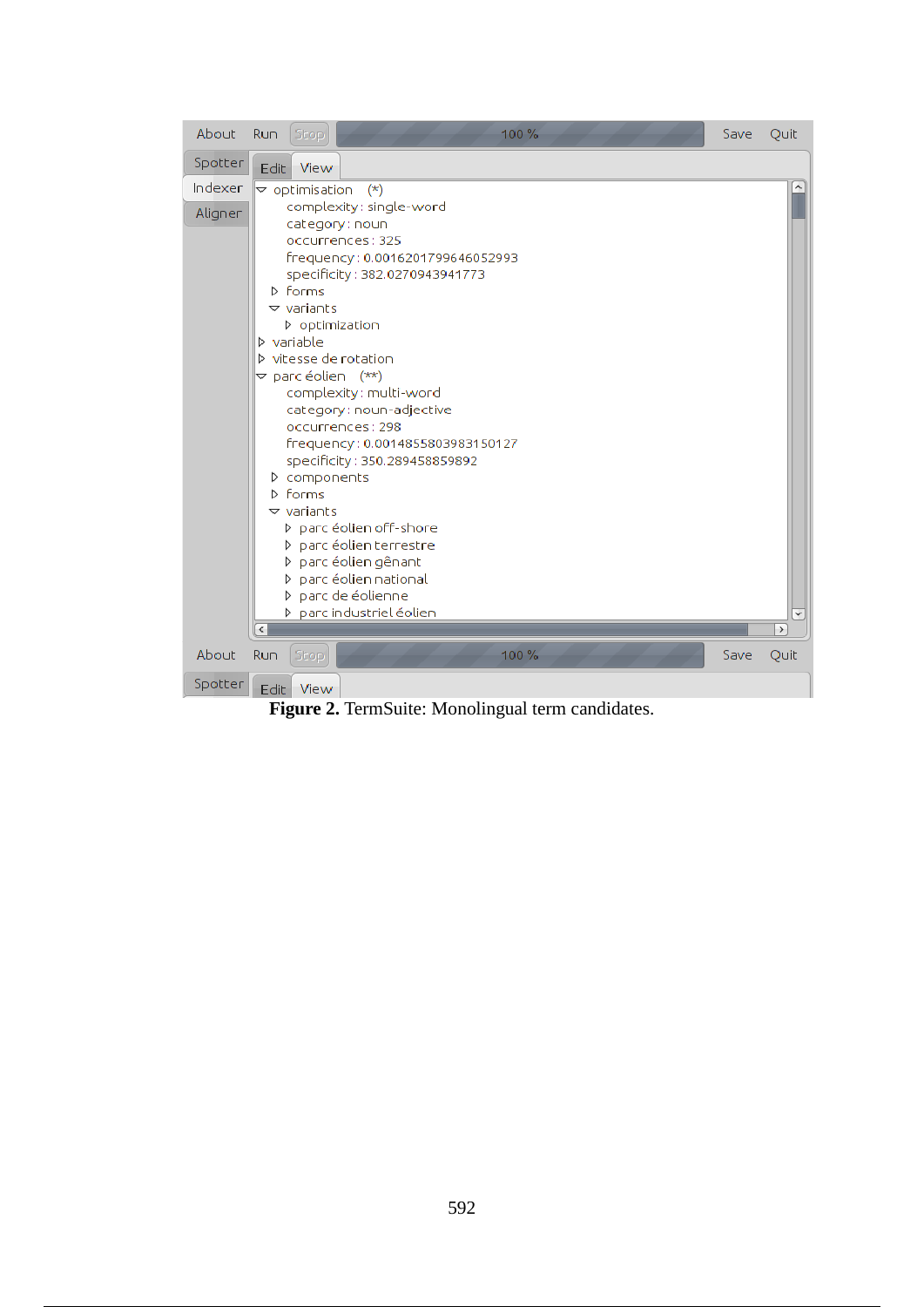| $x$ . $x$ |           |                 |          |          | <b>Term Suite</b>                                  |      |      |
|-----------|-----------|-----------------|----------|----------|----------------------------------------------------|------|------|
| About     | Run       | Stop            |          |          | 100%                                               | Save | Quit |
| Spotter   | Edit View |                 |          |          |                                                    |      |      |
| Indexer   | Top       | Found           | Total    | Rate     | copecar (annonnea)<br>D dimensionnement (unranked) |      |      |
| Aligner   | 5         | 18              | 32       | 56       | > générateur (1)                                   |      |      |
|           | 10        | 20              | 32       | 62       | ▷ génératrice (unranked)                           |      |      |
|           | 15        | 20              | 32       | 62       | $\triangleright$ hybride (25)                      |      |      |
|           | 20        | 20              | 32       | 62       | $\triangleright$ hélice (3)                        |      |      |
|           | 25        | 21              | 32       | 65       | $\triangleright$ implantation (32)                 |      |      |
|           | 30        | 21              | 32       | 65       |                                                    |      |      |
|           | 35        | 24              | 32       | 75       | $\rangle$ moyeu (10)                               |      |      |
|           | 40        | $\overline{24}$ | 32       | 75       | $\triangleright$ mât (34)                          |      |      |
|           | 45        | 24              | 32       | 75       | $\triangleright$ nacelle (32)                      |      |      |
|           | 50        | 24              | 32       | 75       | $\triangleright$ nuisance (5)                      |      |      |
|           | 55        | 25              | 32       | 78       | $\triangleright$ pale (4)                          |      |      |
|           | 60        | 25              | 32       | 78       | $\triangledown$ parc éolien (1)                    |      |      |
|           | 65        | 25              | 32       | 78       | 1) wind park [1.0]                                 |      |      |
|           | 70        | 25              | 32       | 78       | $\triangleright$ portance (9)                      |      |      |
|           | 75        | 26              | 32       | 81       | p pylône (unranked)                                |      |      |
|           | 80<br>85  | 26<br>26        | 32<br>32 | 81       | P renouvelable (1)                                 |      |      |
|           | 90        | 26              | 32       | 81<br>81 | $\triangleright$ rotor (1)                         |      |      |
|           | 95        | 26              | 32       | 81       | > stockage (71)                                    |      |      |
|           | 100       | 26              | 32       | 81       | $\triangleright$ synchrone (3)                     |      |      |
|           |           |                 |          |          |                                                    |      |      |
|           |           |                 |          |          | $\triangleright$ tension (2)                       |      |      |
|           |           |                 |          |          | D topographie (1)                                  |      |      |
|           |           |                 |          |          | D tourbillon (unranked)                            |      |      |
|           |           |                 |          |          | D transformateur (5)                               |      |      |
|           |           |                 |          |          | D turbine éolien (1)                               |      |      |
|           |           |                 |          |          | $\triangleright$ turbine (4)                       |      |      |
|           |           |                 |          |          | D vitesse (unranked)                               |      |      |
|           |           |                 |          |          | $\blacktriangleright$ énergie renouvelable (1)     |      |      |
|           |           |                 |          |          | 1) renewable energy [1.0]                          |      |      |
|           |           |                 |          |          | 2) sustainable energy [1.0]                        |      |      |
|           |           |                 |          |          | 3) renewable power [1.0]                           |      |      |
|           |           |                 |          |          | > énergie éolien (2)                               |      |      |
|           |           |                 |          |          |                                                    |      |      |

**Figure 3.** TermSuite: Bilingul term alignment (right) and alignment evaluation (left).

### **Notes**

<sup>1</sup> The research leading to these results has received funding from the European Community's Seventh

Framework Programme (FP7/2007-2013) under grant agreement n**°** 248005.

 $2$  TTC started in January 2010 and will run until end 2012. TTC works with seven languages from five different typological language families: DE, EN, ES, FR, LV(=Latvian), RU, ZH.

<sup>3</sup> For the Latvian language there is no TreeTagger and within the project we use a proprietary tagger developed by the project partner.

4 http://code.google.com/p/ttc-project/

### References

- **Ahmad, K., A. Davies, H. Fulford and M. Rogers 1994.** 'What is a term? The semiautomatic extraction of terms from text.' In Mary Snell-Hornby (ed.): *Translation Studies: An Interdiscipline.* Amsterdam: John Benjamins, 267–278.
- **Cabré Castellví, M. T., R. Estopà Bagot and J. Vivaldi Palatresi 2001.** 'Automatic term detection: a review of current systems.' In D. Bourigault, C. Jacquemin and M.-C. L'Homme (eds.), *Recent Advances in Computational Terminology*. Amsterdam: John Benjamins, 53–87.
- **Daille, B., E. Gaussier and J.-M. Lange 1994.** 'Towards automatic extraction of monolingual and bilingual terminology.' In *Proceedings of the 15th International*